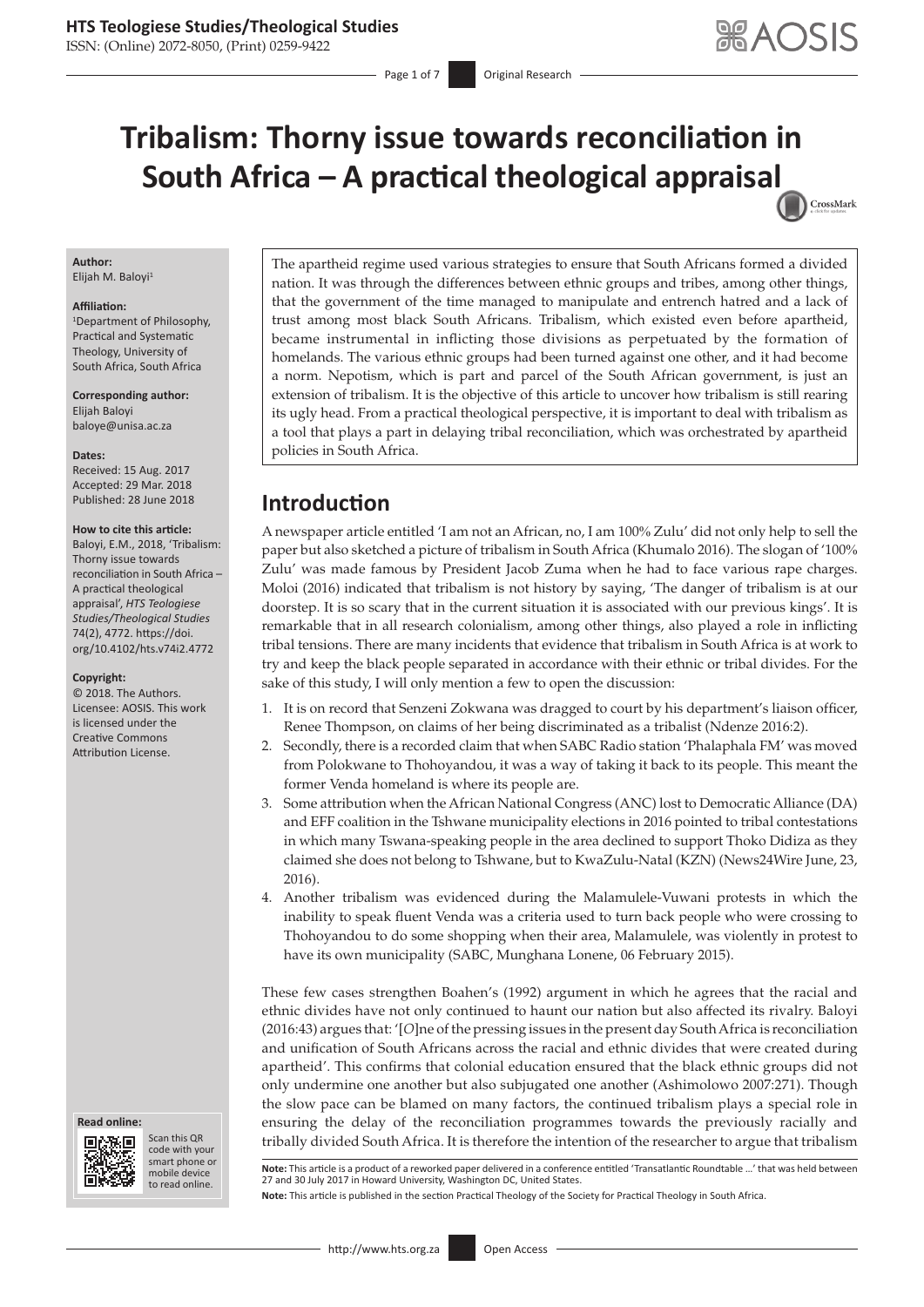is still troubling South Africa, despite being 22 years into democracy. It is my articulation that practical theology must have a specific role to play through its church and pastoral services.

## **Problem statement, relevance and motivation of the study**

Memela (2017:14) confirms the disappearance of ubuntu, which has always been used as a tool to unite black people across various cultures, traditions and ethnic divides when stating the following: 'Well-off blacks lost their sense of ubuntu and have instead bought into the selfishness of white capitalism.'

This research is situated in the discipline of practical theology. There is a considerable amount of evidence that besides other sociological disciplines, practical theology has not done much as far as fighting for the reduction or elimination of tribalism is concerned. This is an acknowledgement that sociology is doing well in this regard, but the gap for practical theology needs to be occupied too. Dlanjwa (2015:5) makes the following statement: 'Tribalism is visible in almost all government departments, and especially in South African police stations.' This statement supports Dlanjwa's argument that 21 years after the first elections, tribalism is back with a vengeance. One of the effects of tribalism is that some government departments are seen as representatives of certain tribes; hence, the equity act that our constitution expects is biased. This is becoming a playground for civil war and genocide. In his report entitled 'Tribalism is eating South Africa alive', Bevhula (2017:10) hits the nail on the head. One of the popular pastors and preachers, Billy Graham, was quoted as (Sanou 2015:96) saying that racial and ethnic resentment is the number one social problem that churches worldwide are faced with.

As part of the injustices of the past, tribalism is playing a crucial role in delaying the reconciliation and unification of society, which has been fragmented for long time now. I share the sentiments of Lyborn Rikhotso (2016:12) that 'tribal remarks must be condemned because they are as bad as racist remarks'. This argument resulted from some people trying to judge the performance of Johannesburg Mayor, Herman Mashaba on the basis of him being either a Mozambican or Tsonga. For me it is a theological concern that factionalism continues to characterise this nation. It is for this reason that if theology cannot reach people in the immediate situation, it is not only irrelevant but also ceased to exist. The truth is that some lives and properties have been destroyed and lost because of tribal allegations and tensions in South Africa.

## **On reconciliation and tribalism**

There is enough evidence that South Africa had been and is still a divided country, not only along racial lines but even on tribal or ethnic groupings. For apartheid regime to succeed, tribalism was a tool that ensured that black people were divided and placed in tribal zones. This became a fertile

ground for racism, which ensured that South Africans are really divided and blacks were subjected. The tribalism that was evidenced by tensions between Tsongas and Vendas in the Vuwani-Malamulele municipality protests (As in Baloyi 2016:50) potentially works against the project of uniting a divided South Africa. The fact that racism used tribalism, among other instruments, to ensure that South Africans were divided so that subjection of one race by the other could take place, demands that tribalism is also addressed when the bigger picture of racial division is to be overcome. The fact that tribalism became an effective tool for divide and rule policies implemented by the apartheid regime indicates that tribalism cannot be innocent if we want reconciliation in South Africa. The parting shot is that if racism and past divisions are to be eradicated, the tools among which tribalism is evidenced must be part of the project towards reconciliation.

## **Why practical theology?**

Practical theology concerns itself with ending human suffering, fostering well-being and seeking human liberation, freedom and equality. This is what Morris (2014:22–23) refers to when arguing about a theology that should be on the side of the poor and those who struggle for human emancipation. It is for this reason that Graham Walton (in Morris 2014:23) insists that liberation theology helped to shape practical theology towards what we call 'theology in action: praxis'. Besides being a discipline that just interprets and employs the thoughts of other disciplines, it could also be a critical conversation that converses with the real world in its own context (Pattison 2000:135–145). When looking at Osmer's (2008:57) view, it makes sense to say that the unity between the thoughts above gives us a discipline that engages with the real challenges and problems and affects people with its methodologies. It is for this reason that I see practical theology as a relevant discipline that involves itself in dealing with issues related to the challenges contemporary people are faced with; tribalism in this instance. It is a pastoral paradigm to see the church actively engaged in the public sphere, the focus being on providing material and spiritual care to God's people (Carney 2008:2).

## **Historical background**

The definition of tribalism is important for the discussion. According to Nothwehr (2008:5), tribalism is the attitude and practice of harbouring such a strong feeling of loyalty or bonds to one's tribe that one excludes or even demonises other tribes that do not belong to that group. In the book entitled *The Creation of Tribalism in Southern Africa*, Leroy Vail (1989) included a large collection of essays from various scholars who exposed how tribalism engulfed the Southern region.

Although Mackenzie (1989:72) holds the opinion that without denying that tribalism existed before racism, it can still be argued that the forceful removals which targeted the formation of bantustans in the late 1960s played a role in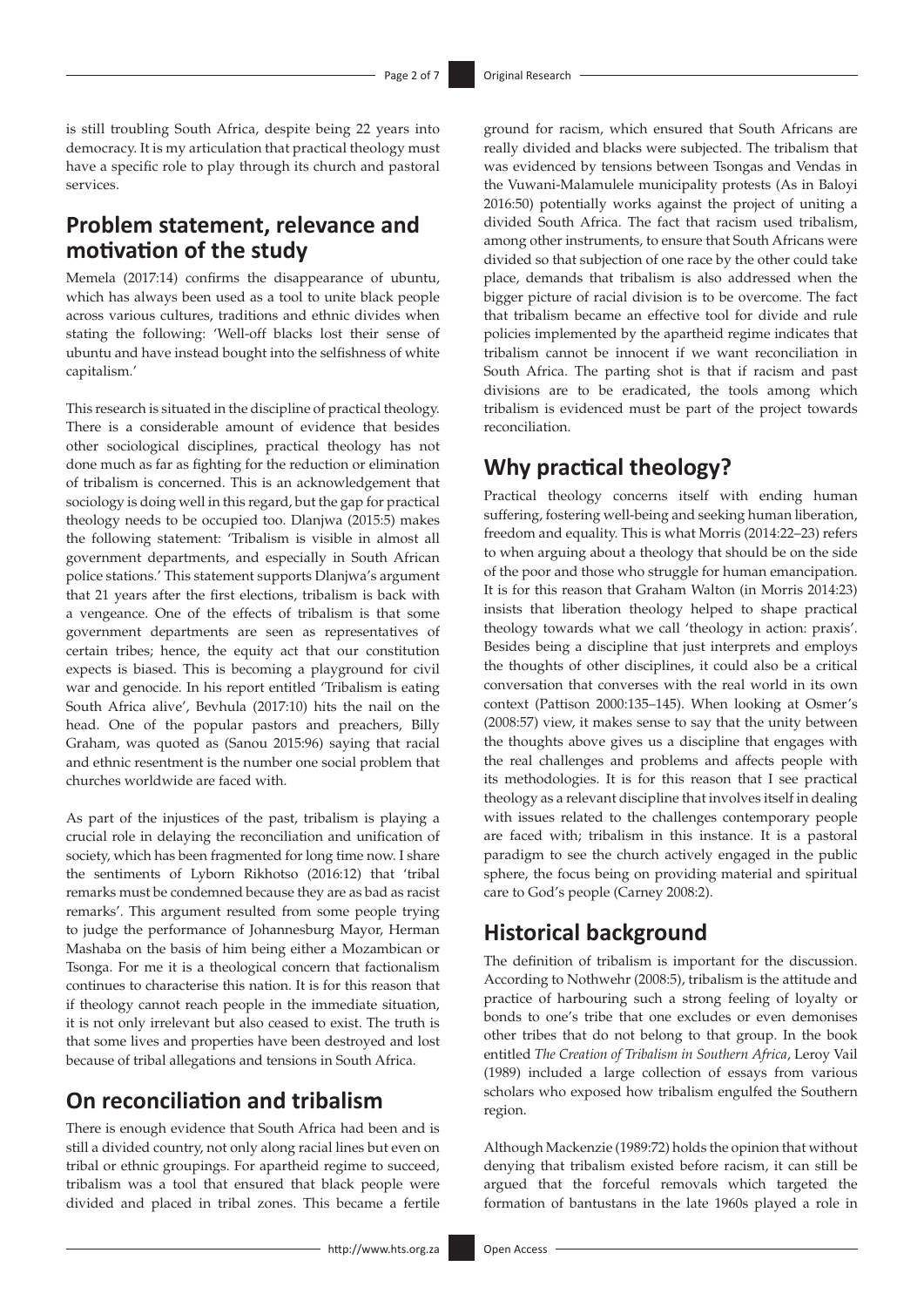ensuring that organised tribalism becomes a brand that will exist for as long as people are still separated. Lonsdale (2014:2) agrees that scholars believed that precolonial Africa had been a land of tribes, each united by language, modes of subsistence, kingship and religious and cultural practices which separated each tribe from its neighbours.

It was the forceful removal of black ethnic groups that also paved the way for the whites to have a land designed only for their exclusive use (Kgatla 2013:120), something the EFF is trying to voice out today.

One of the important things for colonialists in South Africa was to deepen the differences between Zulus and Xhosas, Ndebele and Vendas, Tswana and Qwaqwa and so forth. Also, those of mixed race were segregated from the white groups by means of culture, residence, occupation and status. These differences benefited the elite because it caused conflict. New York times reporter has this to say:

The South African conflict involved the Zulus and the Xhosas, African National Congress supporters in the KwaZulu-Natal homeland. Few physical conflicts occurred between the dominant minority white groups and the black majority ethnic groups. This was partly because of the government strategy of segregation, which distanced black homelands from white cities. However, there was a high level of violent conflict between black ethnic groups in the homelands. In Natal alone, well-over 1,147 people were killed during the first months of 1992. (*The New York Times*, 18 November 1992: A6)

The inception of democracy has seen the new government battling to reverse the issue of those removals by compensating those who were unjustly removed from their ancestral land in the form of money or even by building them new houses. Even though this kind of compensation was made, it did not attempt to undo the damage and effects of tribalism (Hampton 2014). Dlanjwa (2015) argues as follows:

Prior to the ANC conference in Mangaung and afterwards, for the first time in the history of South Africa, delegates were seen wearing ANC T-shirts bearing 100% Zulu slogan in a public domain. This tribal lobbying yielded a positive outcome for President Jacob Zuma as he defeated Kgalema Motlanthe. (p. 5)

It is a fact that KwaZulu-Natal, where Zulus come from, is the biggest region for the ANC with regards to the party's internal elections, and hence winning that region would ensure winning ANC elections. Therefore, Zuma knew that if he gets the support of that region by any means, including tribal slogans, it would not be difficult for him to defeat his opponent, Motlanthe, who is Sotho speaking. On the other hand, even other people from other tribes, who were mislead to think that the courts are being used against Zuma because of his being Zulu, had compassion to support him.

It is usually difficult to define the thin line that exists between tribalism and ethnicity. According to Irobi (2005), the most probable causes of ethnic or tribal divisions in countries like South Africa and Nigeria are that:

- Ethnic communities violently compete for property, rights, jobs, education, language, social amenities and good healthcare facilities. Okwudiba Nnoli (1980) published empirical examples relevant to socio-economic factors of ethnic factions in Nigeria that look more or less the same as the problems between Malamulele and Vuwani in South Africa. The Xhosas, Zulus and Afrikaners mobilise to compete for resources in South Africa.
- The second cause of ethnic divide and conflict is psychology; specifically the fear and insecurity of ethnic groups during transition (Irobi 2005). This is a reminder of the pre-1994 incident where all the governments of the former Venda claimed their pensions before coming to the new democratic South Africa out of fear that they may lose their investments if they allow their pension schemes to be joined to those of South Africa.

However, there is evidence that the ANC, during inception of Freedom Charter in 1955, also voiced its opposition to tribalism and made the following remark:

While we do not encourage tribal pride – in fact we denounce it – we are far from being indifferent to traditions, languages, and culture of individual ethnic groups; we do not propagate ethnic nihilism. Our reality is multi-ethnic society, we respect and strive to develop all local languages and cultures and this help us to combat all forms of reactionary nationalism, chauvinism and ethno-centricity. It also helps us to improve inter-ethnic relations, thus facilitating the drive towards national and social emancipation. (Shivambu 2005)

After the democratic elections, one of the main tasks of the ANC-led government was to reverse all forms of discrimination and segregation, including tribal divides that were formed through the homelands system. This was all targeted at having one nation with equality across race, gender, language and so forth. This dream was evidenced with the adoption of 11 languages as official languages of the republic. Unfortunately, tribalism is fast becoming one of the biggest problems and hindrances towards reconciliation and equality.

According to Dlanjwa (2015), former Mozambican freedom stalwart, Samora Machel, was quoted saying about Zimbabwe: 'To ensure national unity, there must be no Shonas in Zimbabwe, there must be no Ndebele's in Zimbabwe, there must be Zimbabweans.' This was a speech given by Machel to Zimbabweans, who were still teetering and grappling with the task of building a solid nation state in early 1980, just 6 years before his death. He went on to argue that some people are proud of their tribalism, but he called tribalists reactionary agents of the enemy (Mataire 2017). This was his impassioned plea for the continental unity, which would obviously not be addressed before the tribal divisions were addressed. On the other end, Dr Kenneth Kaunda, a former Zambian president, in his attempts to unite the country introduced the motto of 'One Zambia, One Nation' with some policies that deliberately transferred the newly employed young civil servant from working in their home districts or provinces as a way to avoid tribalism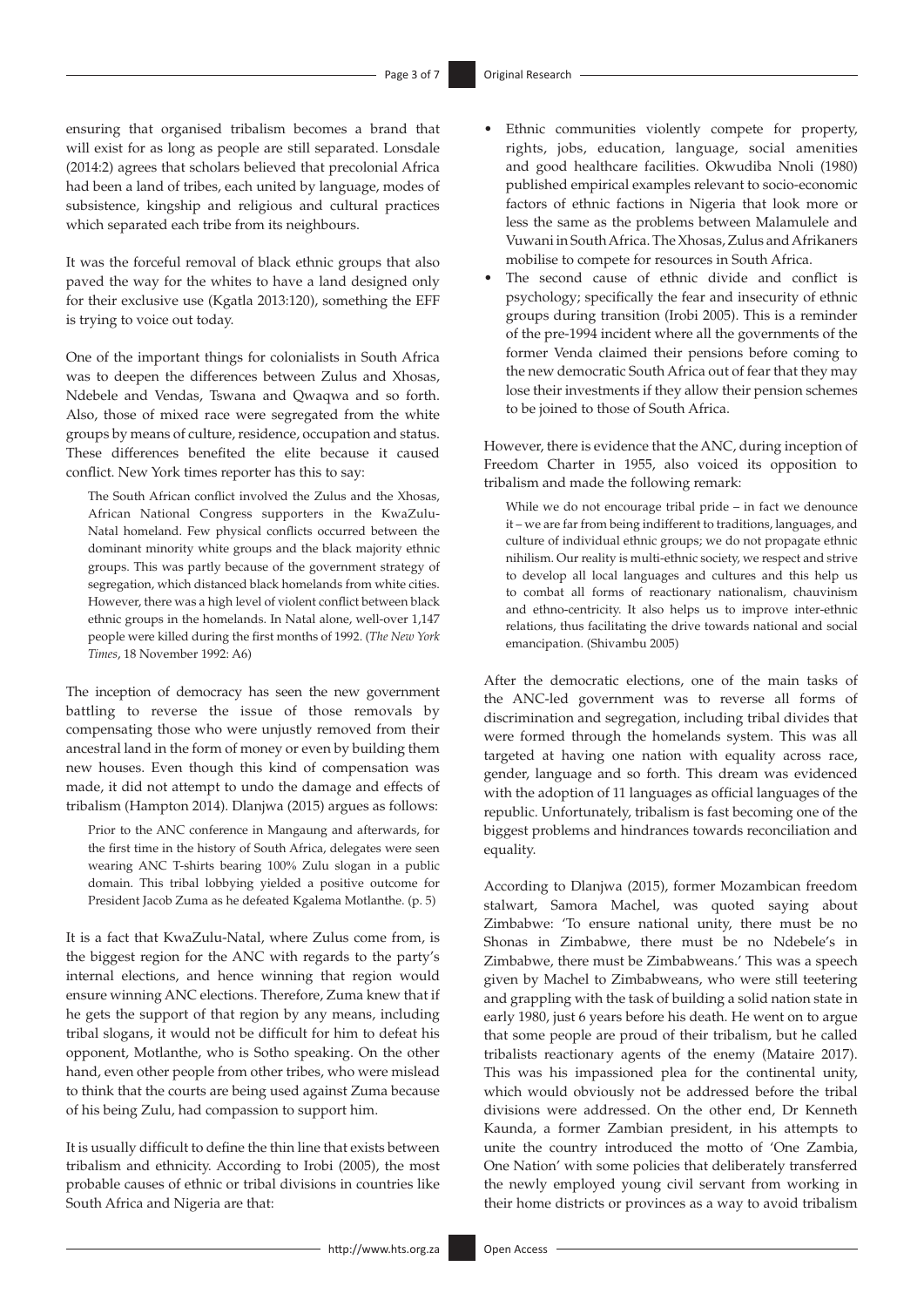(Goez 2015:2). These attempts by the leaders from the Southern African region are just a direct opposite of what President Zuma was attempting to do by trying to secure support by using tribal utterances. As a leader of the nation, it was expected of him to embrace everyone regardless of tribal barriers as well as trying to avoid promoting tribalism by his statement. It should be mentioned that most of the Zulu-speaking people who heard this, interpreted it as if the president was being dragged to courts as a way of victimising him as a Zulu, not as a suspect of a particular crime committed.

## **The practical effects of tribalism on current transformational agenda**

Although tribalism is not the only problem that delays the reconciliation process in this country, there is no doubt that tribalism has been one of the main issues that keeps democracy and transformation of people's lives at a very slow pace. Goez (2015:5) emphasises that tribalism is indeed a major stumbling block to democracy. It is, for instance, difficult to imagine how service delivery in the Thulamela municipality, which is based in Thohoyandou, catered for the former Venda areas at the expense of the Tsonga towns and villages. Dlanjwa (2015) is correct when saying that tribal politics continue to derail development and frustrate reconciliation and reconstruction in many African countries. This links up very well with what Oneale (2015) means when arguing that tribalism is a threat to democracy:

There is no other practice that has such devastating effects on the democracy of South Africa than the evils, extremes and venom of tribalism. The practice and tendencies of tribalism are implemented by people who represent the highest position of the liberation struggle and who profess to be custodians of the majority.

The current state of affairs in South Africa is typified among other things by tribalism that manifests itself in greed and egotism. There is evidently an increase of clear class divisions in the black community, and the false bonds of black solidarity and unity are shattered (Memela 2017:14).

Besides being a hindrance to the democratic agenda of transformation, there is also no doubt that the current political landscape of South Africa is characterised by the economic exclusion of some people and the economic inclusion of others. President Zuma and his cronies, including his children and family, had benefited from all the corrupt deeds that we read and hear about in the media on a daily basis. This view can be understood in the context of what former President, Thabo Mbeki, said when addressing Unisa's College of Human Sciences (Makhubu 2014). Mbeki was quoted saying that:

When a minister comes from a certain region, so will the officials in that department. They conspire in one language, and this is one of the challenges we need to address. When the ANC was formed 102 years ago part of its mandate was to bury the demon of tribalism. But 102 years later tribalism is showing its ugly head.

The truth is that in South Africa there is a very wide disparity in access to income and wealth as a result of tribalism. The report by Olifant (2016) entitled 'Zuma Dynasty; Now entering the province of KwaZuma-Natal' clearly indicates how Zuma and his family employs a tribal strategy to keep the province under their control. The reporter went on to say:

But the Zuma family influence has become quite clear in KwaZulu-Natal where the president's relatives from provincial ANC secretary Super Zuma to businessman and Zuma Nephew Deebo Mzobe wield enormous influence.

The reporter indicated that Super and his nephews are said to be at the forefront of the campaign for Dlamini-Zuma to take over as ANC president from their uncle in December 2017. With this in mind, one can start to understand why it will be difficult to win the fight against corruption issues surrounding the president. It also tells how long the country will continue to experience the corrupt connections of the Zuma clan even after his retirement. Tribal ideology is bad, but this is how the tribal connections keep on feeding corruption. This confirms what Smith (2008) reported when she said:

Tribalism is another form of that old political favourite. In South Africa, Jacob Zuma has built KwaZulu-Natal as the strongest ANC region; previously it was the Xhosa Eastern Cape. He now wanders around in skins and does tribal dances. Perhaps we need to ask: Is this charming or potentially dangerous? In South Africa, the Zulu are seen as a brave warrior tribe – but the Sotho, Tswana and others also had heroic warriors.

The challenge is that the very same ANC, including its leaders, are reviving the tribalism used to accuse the Inkatha Freedom Party of being tribalist (Lonsdale 2014:133). Still on the issue of feeding corruption, tribalism promotes bad governance and a lack of accountability. This is evident when people cannot question wrong governance by their own tribesman or kinsman (Goez 2015:5). This is also becoming evident in South Africa where some leaders continue to loot from the state while those who have the powers to stop it are quiet because they cannot oppose one of their own. Socioeconomic development is blocked; meanwhile, leaders are still concentrating on their pockets while they are protected by their own people who hold high positions in the government and state-owned companies.

## **Tribalism can be a potential assert for civil war and genocide**

Any kind of exclusion is possible in the existence of tribalism. This is why one of the biggest problems in South Africa is that negative terms are used when thinking and speaking about 'other'. There is a considerable number of testimonies to the fact that many incidents of genocide that occurred originated from tribal and ethnic divides. Hintjens (1999:248) articulates that from the inception of genocide in April 1994 in Rwanda, the international media indicated that it stemmed from ethical tension. Paglia (2007) in her article entitled, 'Ethnicity and tribalism: are these the root causes of the Sudanese civil conflicts?' is in agreement that in the Sudanese context, tribalism and ethnicity played a role to stir up civil conflicts.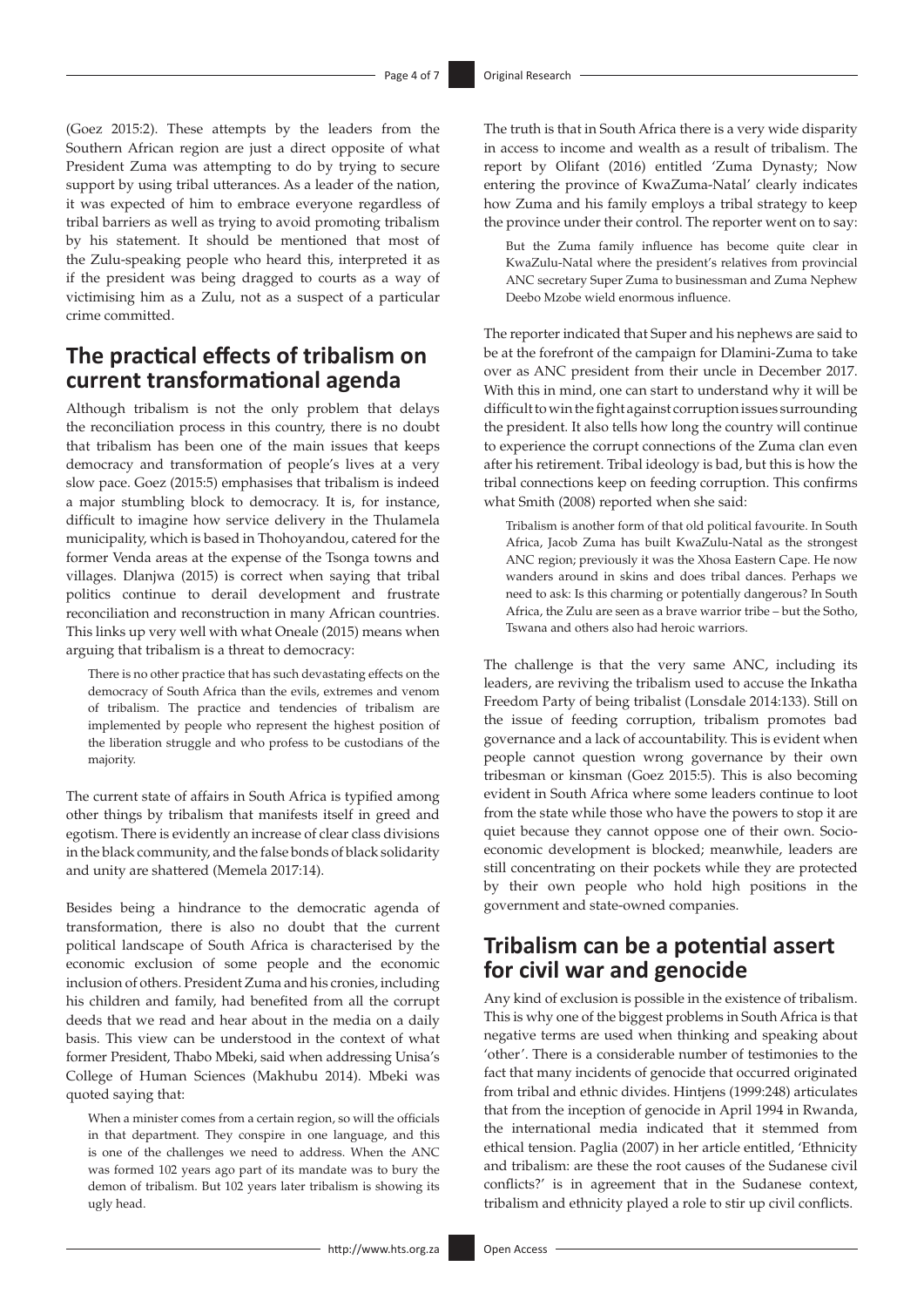According to Mwakikagile (in Shivambu 2005):

The Nigerian civil war reminds us in a very gruesome way that African countries cannot continue to survive and function as stable political entities if some of their tribes are not guaranteed equal protection and opportunity enjoyed, and some even taken for granted by members of other ethnic groups.

Though the author agrees with Shivambu on the issue of having tribalism as our problem, we differ on his opinion that we are still far from concluding that South Africa is under threat and menace of tribal confrontations and conflicts. The Tshwane and Vuwani incidents are just the evidence that we are already starting to reap the fruits of tribal tensions. According to Shorter (1996), the Rwandan genocides, which also destroyed the work of evangelism, were rooted among others in tribalism and ethnicity.

The potential of tribalism to destroy the church cannot be ignored. The church is always affected by the socioeconomical political issues that are raised by the specific community from which it operates. There is no doubt that tribalism, regardless of whether it starts outside the church, will end up affecting the church. Mudenda's (2011) MA research thesis entitled 'Tribalism in the Presbytery of Zimbabwe' indicates and argues how the foundations of the unity in the Presbytery were destroyed by tribal opinions of the church leaders. Onyalla (2005) understands and explains the effects of tribalism on the church by saying:

Tribalism creates discord among members of the same congregation, community and society. this malaise is spiritually, emotionally and socially crippling religious communities, hence making them unspiritual, unhappy, unloving and unfruitful, leave alone making them lead unfulfilled lives in the church. Such people's original inspiration and admiration of religious life, at the time when they joined it, has been tragically lost, leaving them spiritually dry, unproductive and bitter towards themselves and others. (p. 163)

The fact that churches operate in a particular society makes it difficult, if not impossible, to avert the consequences of tribalism. While some churches deteriorated, others were completely destroyed. Okullu (2001) is in agreement that tribalism has many negative effects on the church. It is just unfortunate that Christianity, which stands a good chance of initiating reconciliation and healing, got introduced to sub-Saharan Africa through slave traders and colonial masters; hence, we are stuck with tribal challenges (Tanye 2010:2).

## **Pastoral interventions**

Katongole (2005:69) blames the Rwandan genocide on the church because of its ignorance to provide moral and spiritual guidance. This is because he noted with regret that numerous priests, pastors, nuns, brothers, catechists and Catholic and Protestant lay leaders supported and participated in helping to organise the genocidal killings. He argues that the church could have integrated the Gospel with all other aspects of life. The author's understanding in this context is that the church needs to be contextual in order to deal with people's

immediate challenges. This is why the author is convinced that the church can play its role in averting tribalism and its intended and unintended consequences in South Africa.

One of the ways in which Jesus demonstrated a break from tribalism was his love and selection of the disciples. His disciples came from various backgrounds (Mt 12:46–50). This is why, if we want to curb the tribal divisions, as Christians we should not ignore Jesus' words in John 13:34–35:

A new command I give you: Love one another. As I have loved you, so you must love one another. By this everyone will know that you are my disciples, if you love one another. (NIV)

It is advisable to read this command in the light of how Jesus responded in Matthew 22:39 when he said: 'Love your neighbor as yourself.' According to Sanou (2015:101), the church needs to teach and help its members to humble themselves, pray and seek God's face and turn from their wicked ways. By teaching the members they will be able to confront and deal with the demons of racial and ethnical prejudice.

The biblical concepts of truth, mercy, peace and justice play a pivotal role in fostering unity and reconciliation for a previously fragmented society. The prophetic voice of the church towards the government and the citizens of the country should not ignore the power that these concepts have. It is for this reason the author is in agreement with Lederach (1998:30), who advocates that the four concepts mentioned above must be a meeting point for reconciliation to take place. The church, through its pastoral services, should be vocal about making reconciliation a reality for all South Africans.

Mercer (1996:87) is correct to allude that the Christian perspective towards the problem of racism and tribalism should begin with an understanding of the basic Bible doctrines and teachings about man and God. Therefore, the implications of doctrines of creation, discipleship, salvation and the church's image in the New Testament must be explored and interpreted as responsive ways towards tribal and race-related issues. McGarry (2001:194–195) argues that to be a Christian also implies to live up to the richness of one's ethnic origin, culture, education and at the same time experience an even deeper unity with those of other races, tribes and cultures in the Christian calling of being disciples. It is advisable for pastors to retain trust for the church to be a neutral arbiter. The church's voice must be seen as nonpartisan as it interacts with politicians. The author is in full agreement with Goez (2015:6) that the tendencies of some churches to invite and align themselves with some political parties may undermine and compromise the church's voice. This is because some statements are tribally biased and can alienate other tribes. Such practices subject the church to criticism – to be seen as siding or supporting a certain tribe. The church needs to exhibit a counter-cultural faith, a faith that will rise above the tides of ethnic and tribal divisions. It is this counter-cultural church which, according to Tarus and Gathogo (2016:14), will exhibit a different way of being human.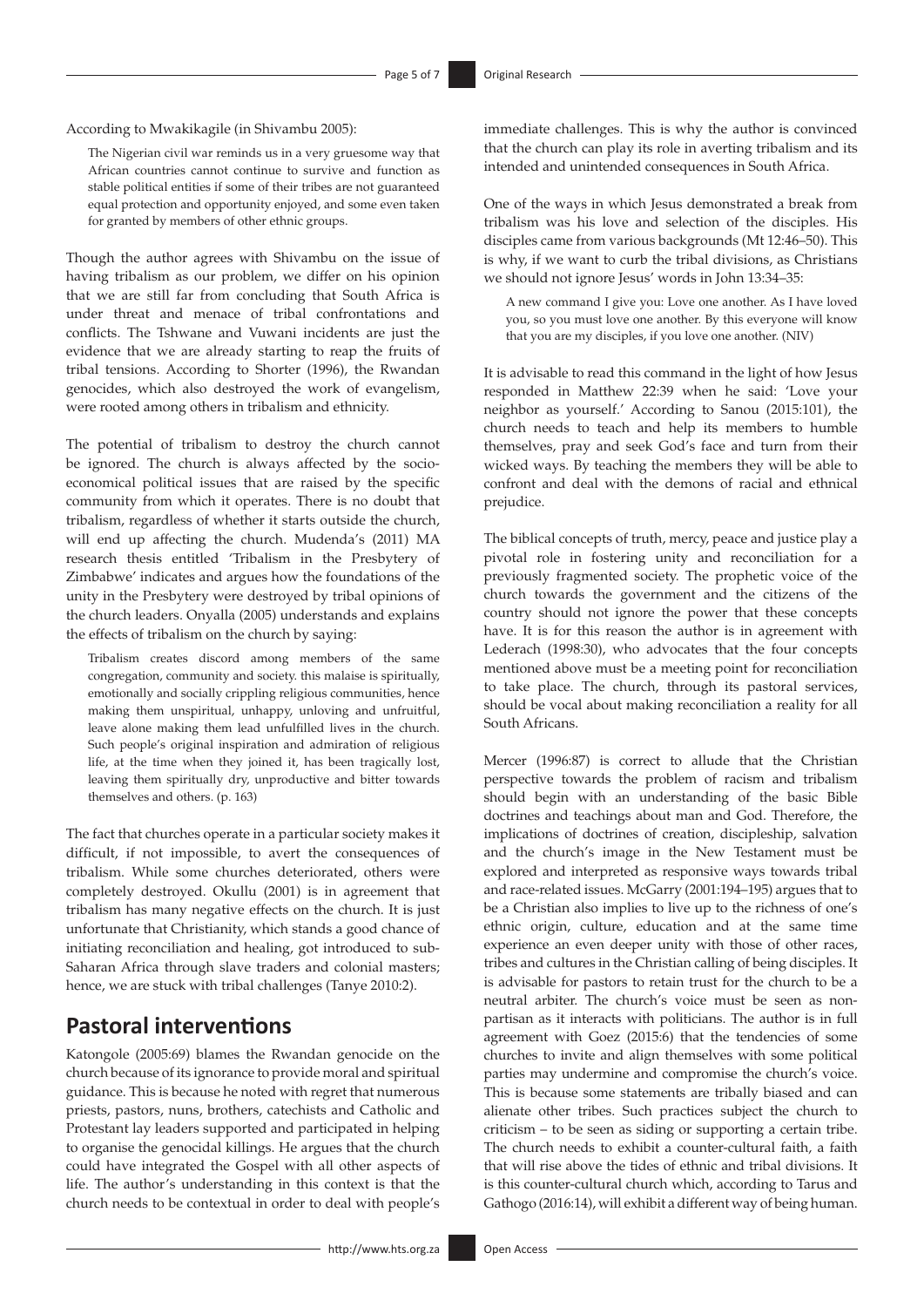The church must not shy away from highlighting the negative effects of tribalism in its teachings. This opinion is also held by Gitari (2014) who advocates that the church should be at the forefront when it comes to discouraging tribalism. When we read Exodus 18:21–22, God instructed Moses saying:

But select capable men from all the people – men who fear God, trustworthy men who hate dishonest gain – and appoint them as officials over thousands, hundreds, fifties and tens. Have them serve as judges for the people at all times, but have them bring every difficult case to you; the simple cases they can decide themselves. That will make your load lighter, because they will share it with you.

There were 12 tribes from which Moses was supposed to choose, but he was not instructed to choose from one tribe of his favour. Gitari (2014) discovered that it is unfortunate that tribalism finds its way even to churches today and in selecting leaders like Bishops and so forth where you find people wanting to select only people from their own tribes. In John 4, Jesus Christ broke the tribal barrier that even took his own disciples by surprise when he was found speaking to a 'Samaritan' woman (Jn 4:27). There was both gender and tribal tension in that episode.

It is the calling of the church to ensure that unity, peace and justice is fought for. No church should turn a blind eye when injustice is being fuelled either by racism or tribalism. In Baloyi's (2011) article 'Church Unity and Justice in the Gereformeerde Kerke in South Africa', there is a clear discussion which deals with the way in which injustice and disunity creep into the life of the church and the community when issues of racism and tribalism are ignored. Lastly, it is important to note that the language of 'being responsible' for one another is not only biblical but also African. This is what the spirit of Ubuntu is all about. Mkhwanazi, (2013) in his research topic 'To be human is to be responsible for the other', clarified very well that through the study of Levinus, we can understand that we need to be available for one another. Let me close this section by quoting Mkhwanazi (2012) as he said:

Conversely, in the African traditional system, emphasis is on solidarity and reciprocity and co-operation and sharing, whose undermining can breed the following: Nepotism, corruption and lack of sympathy for the other. (p. 25)

All these can be a result of tribalism, which selfishly teaches people not to think of the other in positive terms. 'It is the African sense of belonging that can conquer fears and uncertainty which can be brought by tribal tensions' (Tanye 2010:112). The church needs to be mindful of the unity in diversity in which the values of various cultures and traditions blend effectively to enrich the universal church.

### **Conclusion**

Although tribalism is not only a South African problem but also a worldwide challenge, it becomes impossible to deny that tribalism is an enemy of democracy, particularly in South Africa. Again, it is undeniable that South Africa is faced with a big challenge of this practice despite the principles

and constitution. As a result, democratic transformational agendas like reconciliation, equality and others are finding it difficult to penetrate the lives of people. Although corruption and hatred among tribes and a lack of service delivery become the order of the day, tribalism is also playing its bad role in dividing people. It is therefore Practical theology, among other disciplines, which must take responsibility not only to voice the dangers posed by tribalism but also to suggest and give guidelines as to how this can be eliminated. It is part of the church's role and calling that there should be stability, peace, unity and justice in the societies from which it operates. Practical theology, practical theologians and pastoral caregivers cannot afford to watch how this kind of inequality continues to hurt the nation.

### **Acknowledgements Competing interests**

The author declares that he has no financial or personal relationships which may have inappropriately influenced him in writing this article.

### **References**

- Ashimolowo, A., 2007, *What is wrong with being black? Celebrating our heritage, confronting our challenges*, Destiny Image Publishers, Shippensburg, PA.
- Baloyi, M.E., 2011, 'Church Unity and Justice in the Gereformeerde Kerke in South Africa: Perspectives from the Soutpansberg synod between 2003 and 2008', *Studia Historiae Ecclesiasticae* xxxvii(1), 59–75.
- Baloyi, M.E., 2016, 'Language as a dividing factor amongst the Reformed Churches in South Africa: A case study of the Soutpansberg Synod', *Journal of Theology* 154, 43–58.
- Bevhula, M.M., 2017, 'Tribalism is eating South Africa alive', *Daily Sun*, 10 January, 2017, p. 10.
- Boahen, A.A., 1992, *African perspectives on colonialism*, The Johns Hopkins University Press, Baltimore, MD.
- Carney, J.J., 2008, 'Waters of baptism, blood of tribalism? Reconsidering Ecclesia in Africa and the Lineamenta for the Second African Synod in the shadow of the 1994 Rwandan genocide', *African Ecclesial Review* 50(1–2), 1–19.
- Dlanjwa, S., 2015, 'South Africa's demon of tribalism raises its head', *Daily Maverick*, 23 April, 2015, p.5.
- Gitari, A.D., 2014, *Troubled but not destroyed. The autobiography of Archbishop David Gitari*, Isaac Publishing, Vancouver.
- Goez, V.J.M., 2015, 'One Zambia, One Nation. 'Motto, what does it mean for Zambia in the fight against tribalism? Presentation at the Jesuit Centre for theological reflection', *Kapingila House*, 09 October, 2015.
- Hampton, M., 2014, 'Will New Land Claims build or destroy South Africa?', *News24*, 06 March, 2014, viewed 01 March 2018, from <www.news24.com>
- Hintjens, H.M., 1999, 'Explaining the 1994 genocide in Rwanda', *The Journal of Modern African Studies* 37(2), 241–286. [https://doi.org/10.1017/S0022278X](https://doi.org/10.1017/S0022278X99003018) [99003018](https://doi.org/10.1017/S0022278X99003018)
- Irobi, E.G., 2005, 'Ethnic conflict management in Africa: A comparative case study of Nigeria and South Africa', *Science and Education* viewed 01 March 2018, from [http://www.beyondintractability.org/class\\_studies/nigeria\\_south-africa.](http://www.beyondintractability.org/class_studies/nigeria_south-africa.jsp?nid=6720) [jsp?nid=6720](http://www.beyondintractability.org/class_studies/nigeria_south-africa.jsp?nid=6720)
- Katongole, E., 2005, 'Christianity, Tribalism, and the Rwandan Genocide: A Catholic Reassessment of Christian "Social Responsibility"', *Logos: A Journal of Catholic Thought and Culture* 8(3), 67–93. <https://doi.org/10.1353/log.2005.0027>
- Kgatla, S.T., 2013, 'Forced removals and migration: A theology of resistance and liberation in South Africa', *Southern African Journal of Missiology* 41(2), 120–132.
- Khumalo, F., 2016, 'I am not an African, no, I am 100% Zulu', *Sowetan live*, 02 September, 2016, viewed n.d., from<www.sowetanilive.co.za>
- Lederach, J.P., 1998, *Building peace. Sustainable reconciliation in divided societies*, Unites States Institute of Peace, Washington, DC.
- Lonsdale, J., 2014. 'Moral ethnicity and political tribalism', in P. Kaarsholm & J. Hultin (eds.), *Inventions and boundaries: Historical and anthropological approaches to the study of ethnicity and nationalism*, p. 4, Roskilde University.
- MacKenzie, S.B. & Lutz, R.L., 1989, 'An empirical examination of the structural antecedents of attitude toward the ad in an advertising pretesting context', *Journal of Marketing* 53, 48–65.
- Makhubu, N., 2014, 'Tribalism in SA feeds corruption- Mbeki', *IOL News*, 14 January, 2014, viewed 08 January 2017, from <www.iol.co.za>